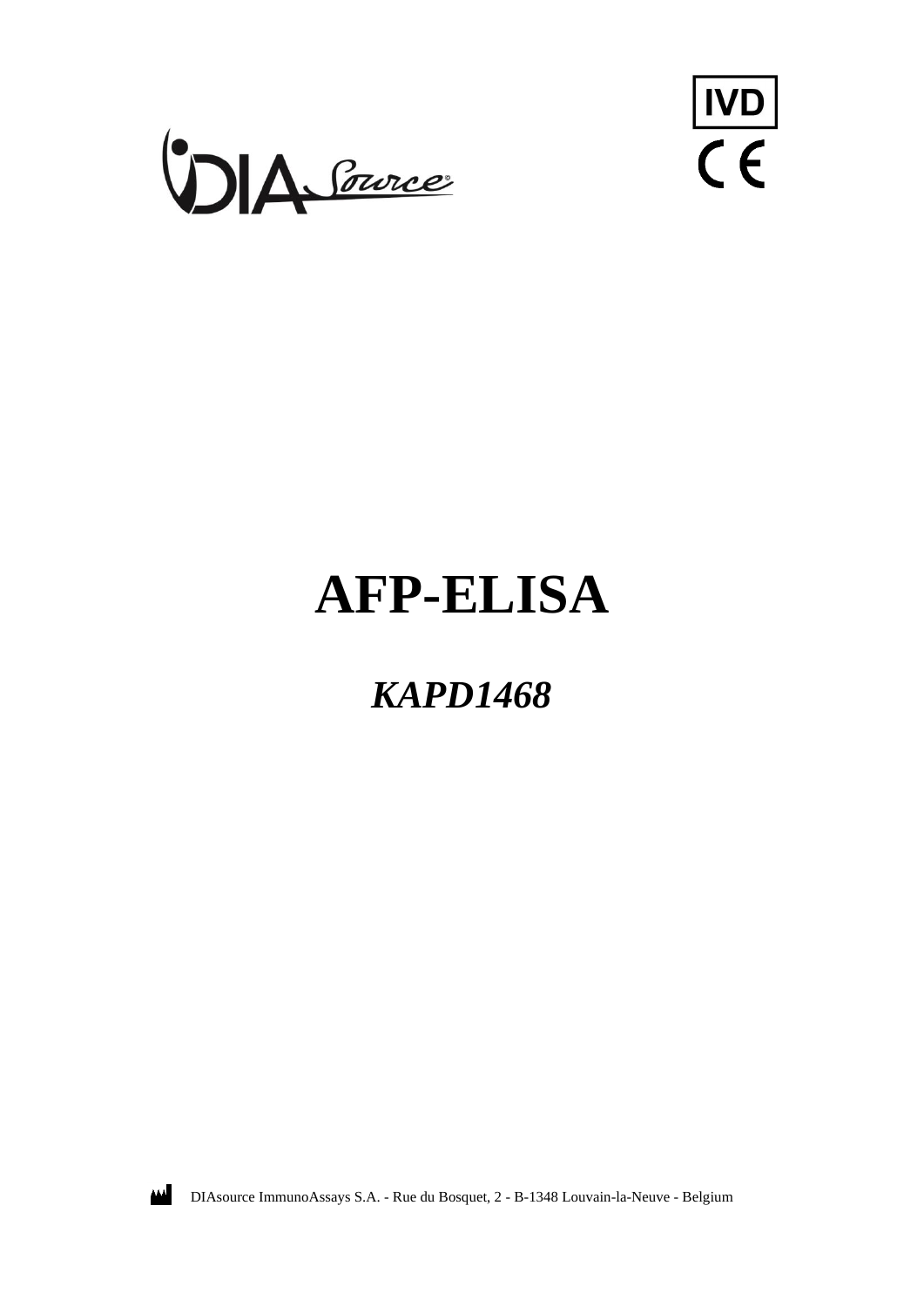Version : 201221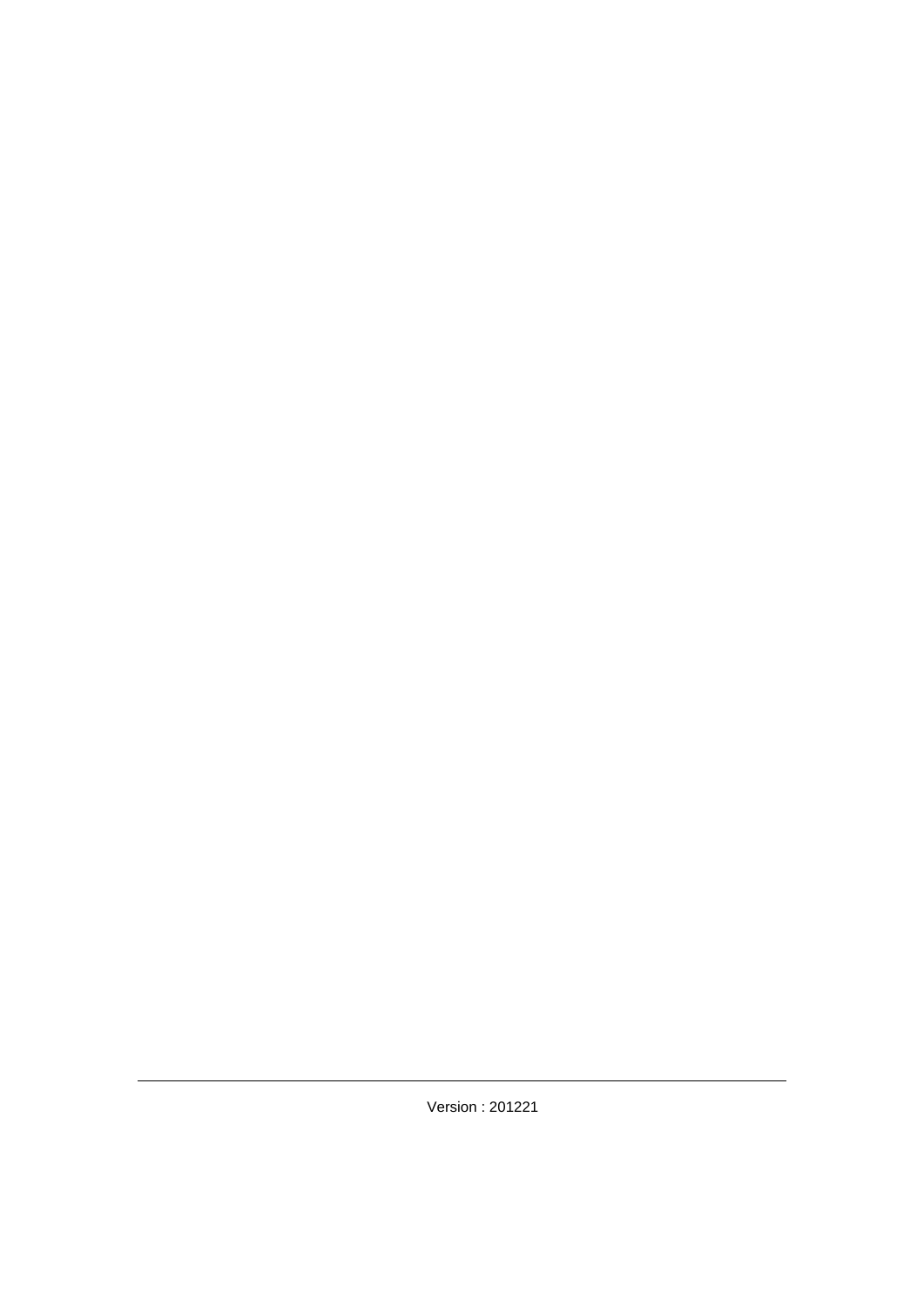## **Summary of change :**

| <b>Previous Version:</b>                                                                                                                                                                                              | <b>Current Version:</b>                                                                                                                                                                                                                                                                          |
|-----------------------------------------------------------------------------------------------------------------------------------------------------------------------------------------------------------------------|--------------------------------------------------------------------------------------------------------------------------------------------------------------------------------------------------------------------------------------------------------------------------------------------------|
| 200224/1                                                                                                                                                                                                              | 201221                                                                                                                                                                                                                                                                                           |
| 4.1.1 Equipment and material required but not<br>provided<br>Distilled or dejonized water                                                                                                                             | 4.1.1 Equipment and material required but not<br>provided<br>Distilled water                                                                                                                                                                                                                     |
| <b>5 SPECIMEN</b><br>Do not use haemolytic, icteric or lipaemic<br>specimens.                                                                                                                                         | <b>5 SPECIMEN</b><br>In general, it should be avoided to use haemolytic,<br>icteric, or lipaemic specimens. For further<br>information refer to chapter "Interfering<br>Substances"                                                                                                              |
| 6.2 Assay Procedure<br>9. Determine the absorbance (OD) of each well at<br>450±10 nm with a microtiter plate reader. It is<br>recommended that the wells be read within 10<br>minutes after adding the Stop Solution. | 6.2 Assay Procedure<br>9. Determine the absorbance (OD) of each well at<br>450 nm (reading) and at 620 nm to 630 nm<br>(background subtraction, recommended) with a<br>microtiter plate reader.<br>It is recommended that the wells be read within 10<br>minutes after adding the Stop Solution. |
| Version: 200224/1                                                                                                                                                                                                     | Version: 201221                                                                                                                                                                                                                                                                                  |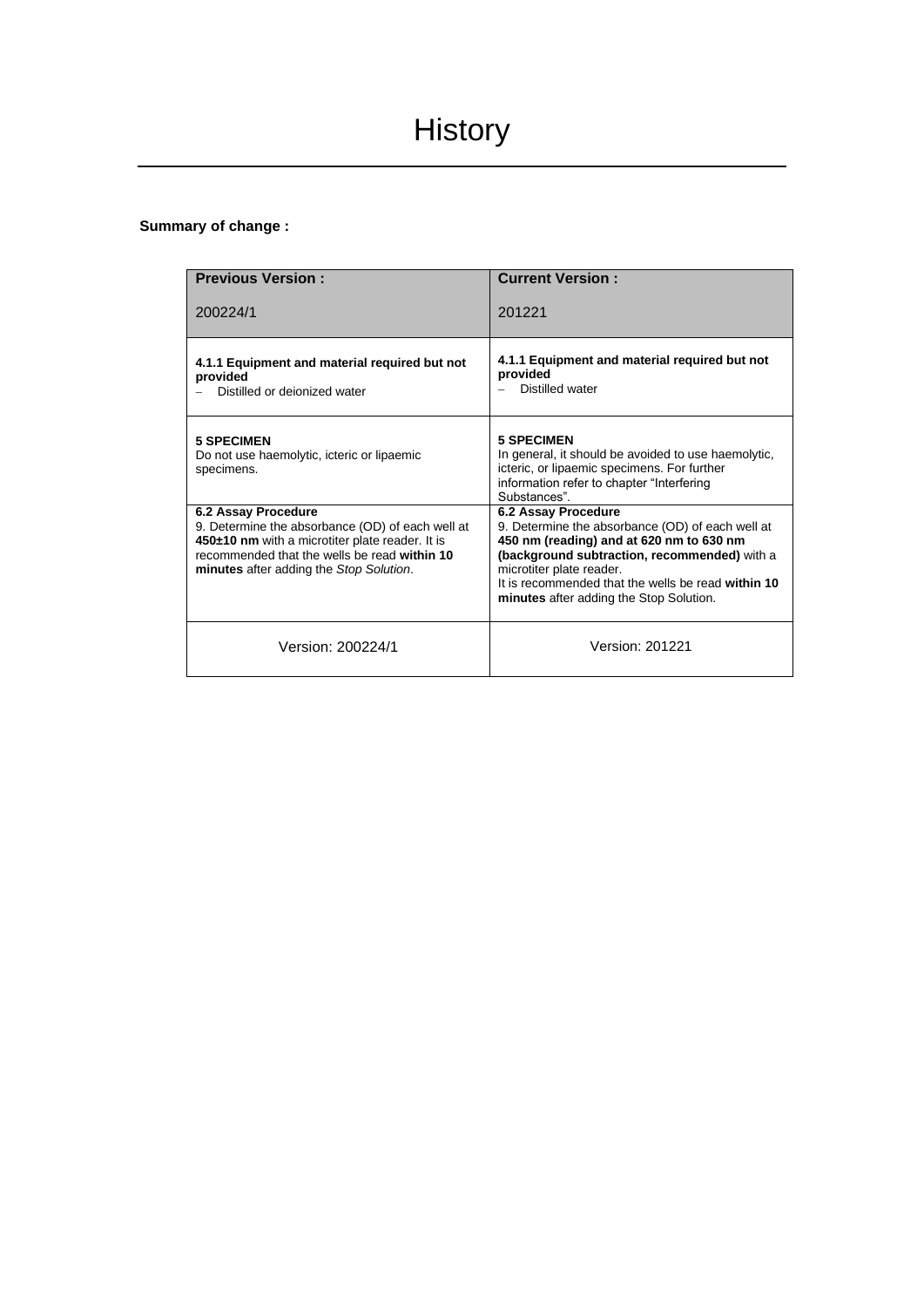## **AFP-ELISA**

## **KAPD1468** *IN VITRO DIAGNOSTIC USE*

|  | DIAsource ImmunoAssays SA - Rue du Bosquet 2, B-1348 Louvain-la-Neuve, Belgium - Tel: +32 10 84 99 11 - Fax : +32 10 84 99 91 |  |  |
|--|-------------------------------------------------------------------------------------------------------------------------------|--|--|
|  |                                                                                                                               |  |  |
|  |                                                                                                                               |  |  |
|  |                                                                                                                               |  |  |

## **1 INTRODUCTION**

(  $\epsilon$ 

## **1.1 Intended Use**

The **DIAsource AFP ELISA** is an enzyme immunoassay for the quantitative *in vitro diagnostic* measurement of alpha fetoprotein (AFP) in serum. This kit is not intended to be used for the risk evaluation of trisomy 21.

## **1.2 Summary and Explanation**

Alpha-fetoprotein (AFP) is a glycoprotein with a molecular weight of approximately 70 KD(1). AFP is normally produced during fetal and neonatal development by the liver, yolk sac, and in small concentrations by the gastrointestinal tract (2). After birth, serum AFP concentrations decrease rapidly, and by the second year of life and thereafter only trace amounts are normally detected in serum (3).

Elevation of serum AFP to abnormally high values occurs in several malignant diseases (4-7), most notably nonseminomatous testicular cancer and primary hepatocelluar carcinoma. In the case of nonseminomatous testicular cancer, a direct relationship has been observed between the incidence of elevated AFP levels and the stage of disease (8-9). Elevated AFP levels have also been observed in patients diagnosed with seminoma with nonseminomatous elements, but not in patients with pure seminoma (6,8,10-11).

In addition, elevated serum AFP concentrations have been measured in patients with other noncancerous diseases, including ataxia telangiectasia, hereditary tyrosinemia, neonatal hyperbilirubinemia, acute viral hepatitis, chronic active hepatitis and cirrhosis (12-15). Elevated serum AFP concentrations are also observed in pregnant women (16-17). Therefore, AFP measurements are not recommended for use as a screening procedure to detect the presence of cancer in the general population.

## **2 PRINCIPLE OF THE TEST**

The DIAsource AFP ELISA Kit is a solid phase enzyme-linked immunosorbent assay (ELISA) based on the sandwich principle.

The microtiter wells are coated with a monoclonal [mouse] antibody directed towards a unique antigenic site on an AFP molecule. An aliquot of patient sample containing endogenous AFP is incubated in the coated well with enzyme conjugate, which is an anti- AFP antibody conjugated with horseradish peroxidase. After incubation the unbound conjugate is washed off.

The amount of bound peroxidase is proportional to the concentration of AFP in the sample.

Having added the substrate solution, the intensity of colour developed is proportional to the concentration of AFP in the patient sample.

## **3 PRECAUTIONS**

- This kit is for in vitro diagnostic use only. For professional use only.
- All reagents of this test kit which contain human serum or plasma have been tested and confirmed negative for HIV I/II, HBsAg and HCV by FDA approved procedures. All reagents, however, should be treated as potential biohazards in use and for disposal.
- Before starting the assay, read the instructions completely and carefully. Use the valid version of instructions for use provided with the kit. Be sure that everything is understood.
- The microplate contains snap-off strips. Unused wells must be stored at  $2 °C$  8  $°C$  in the sealed foil pouch and used in the frame provided.
- Pipetting of samples and reagents must be done as quickly as possible and in the same sequence for each step.
- Use reservoirs only for single reagents. This especially applies to the substrate reservoirs. Using a reservoir for dispensing a substrate solution that had previously been used for the conjugate solution may turn solution colored. Do not pour reagents back into vials as reagent contamination may occur.
- Mix the contents of the microplate wells thoroughly to ensure good test results. Do not reuse microwells.
- Do not let wells dry during assay; add reagents immediately after completing the rinsing steps.
- Allow the reagents to reach room temperature (21 °C 26 °C) before starting the test. Temperature will affect the absorbance readings of the assay. However, values for the patient samples will not be affected.
- Never pipet by mouth and avoid contact of reagents and specimens with skin and mucous membranes.
- Do not smoke, eat, drink or apply cosmetics in areas where specimens or kit reagents are handled.
- Wear disposable latex gloves when handling specimens and reagents. Microbial contamination of reagents or specimens may give false results.
- Handling should be done in accordance with the procedures defined by an appropriate national biohazard safety guideline or regulation.
- Do not use reagents beyond expiry date as shown on the kit labels.
- All indicated volumes have to be performed according to the protocol. Optimal test results are only obtained when using calibrated pipettes and microtiterplate readers.
- Do not mix or use components from kits with different lot numbers. It is advised not to exchange wells of different plates even of the same lot. The kits may have been shipped or stored under different conditions and the binding characteristics of the plates may result slightly different.
- Avoid contact with Stop Solution containing 0.5 M H2SO4. It may cause skin irritation and burns.
- Some reagents contain Proclin 300, BND and/or MIT as preservatives. In case of contact with eyes or skin, flush immediately with water.

**en**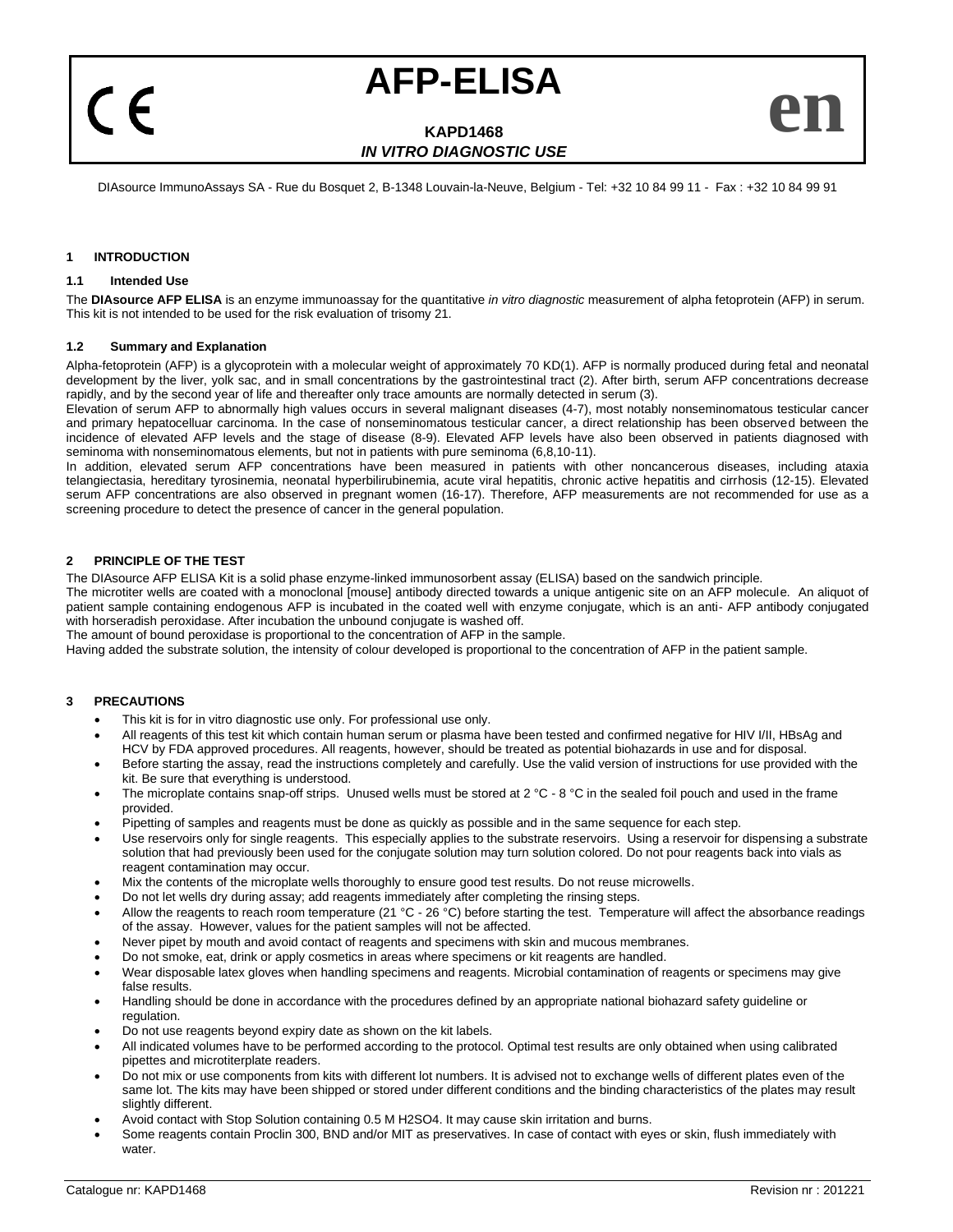- TMB substrate has an irritant effect on skin and mucosa. In case of possible contact, wash eyes with an abundant volume of water and skin with soap and abundant water. Wash contaminated objects before reusing them. If inhaled, take the person to open air.
- Chemicals and prepared or used reagents have to be treated as hazardous waste according to the national biohazard safety guideline or regulation.
- For information on hazardous substances included in the kit please refer to Safety Data Sheets. Safety Data Sheets for this product are available upon request directly from DIAsource ImmunoAssays SA.

## **4 KIT COMPONENTS**

## **4.1 Contents of the Kit**

| 1. | ᄣ                          | 12x8 (break apart) strips, 96 wells;<br>Wells coated with anti-AFP antibody (monoclonal).                                                                                                                                                                                                                                                                        |
|----|----------------------------|------------------------------------------------------------------------------------------------------------------------------------------------------------------------------------------------------------------------------------------------------------------------------------------------------------------------------------------------------------------|
| 2. | CAL<br>N                   | $N=1$ to 4, 4 vials (lyophilized), 0.5 mL;<br>See exact values on the vial label<br>Conversion: $1 U/mL = 1,21ng/mL$<br>The calibrators are calibrated against NIBSC 1st International Standard for Alphafoetoprotein AFP (AFP 1st IRP<br>72/225)<br>See "Preparation of Reagents";<br>* contain 0.03% Proclin 300, 0.015% BND and 0.010% MIT as a preservative. |
| 3. | CAL<br>0                   | Zero Calibrator, 1 vial (lyophilized), 0.5 ml<br>* contain 0.03% Proclin 300, 0.015% BND and 0.010% MIT as a preservative.<br>See "Preparation of Reagents"                                                                                                                                                                                                      |
| 4. | <b>HRP</b><br>Ab           | Enzyme conjugate 1 vial, 11 mL, ready to use,<br>Anti-AFP antibody conjugated to horseradish peroxidase;<br>contains 0.03% Proclin 300 as a preservative.                                                                                                                                                                                                        |
| 5. | <b>TMB</b><br><b>CHROM</b> | Substrate solution 1 vial, 14 mL, ready to use,<br>Tetramethylbenzidine (TMB).                                                                                                                                                                                                                                                                                   |
| 6. | <b>SOLN</b><br><b>STOP</b> | Stop solution 1 vial, 14 mL, ready to use,<br>contains $0.5M$ H <sub>2</sub> SO <sub>4</sub><br>Avoid contact with the stop solution. It may cause skin irritations and burns.                                                                                                                                                                                   |
|    | $\star$<br>DNIN.           | $-E$ brome $E$ pitro 1.2 dievano                                                                                                                                                                                                                                                                                                                                 |

BND = 5-bromo-5-nitro-1,3-dioxane MIT = 2-methyl-2H-isothiazol-3-one

**Note:** Additional *Calibrator 0* for sample dilution is available upon request.

## **4.1.1 Equipment and material required but not provided**

- − A microtiter plate calibrated reader (450 ± 10 nm)
- − Calibrated variable precision micropipettes.
- − Absorbent paper.
- Distilled water
- − Timer
- − Graph paper or software for data reduction

## **4.2 Storage and stability of the Kit**

When stored at 2-8°C unopened reagents will retain reactivity until expiration date. Do not use reagents beyond this date.

Opened reagents must be stored at 2-8°C. Microtiter wells must be stored at 2-8°C. Once the foil bag has been opened, care should be taken to close it tightly again.

Opened kits retain activity for 9 weeks if stored as described above.

## **4.3 Preparation of Reagents**

Allow all reagents and required number of strips to reach room temperature prior to use.

## *Calibrators*

Reconstitute the lyophilized contents of the calibrator vial with 0.5 mL deionized water and let stand for 10 minutes in minimum. Mix several times before use.

*Note: The reconstituted calibrators are stable for 2 months at 2-8°C. For longer storage freeze at -20°C.*

## **4.4 Disposal of the Kit**

The disposal of the kit must be made according to the national regulations. Special information for this product is given in the Material Safety Data Sheets.

## **4.5 Damaged Test Kits**

In case of any severe damage of the test kit or components, DIAsource ImmunoAssays S.A. have to be informed written, at the latest one week after receiving the kit. Severely damaged single components should not be used for a test run. They have to be stored until a final solution has been found. After this, they should be disposed according to the official regulations.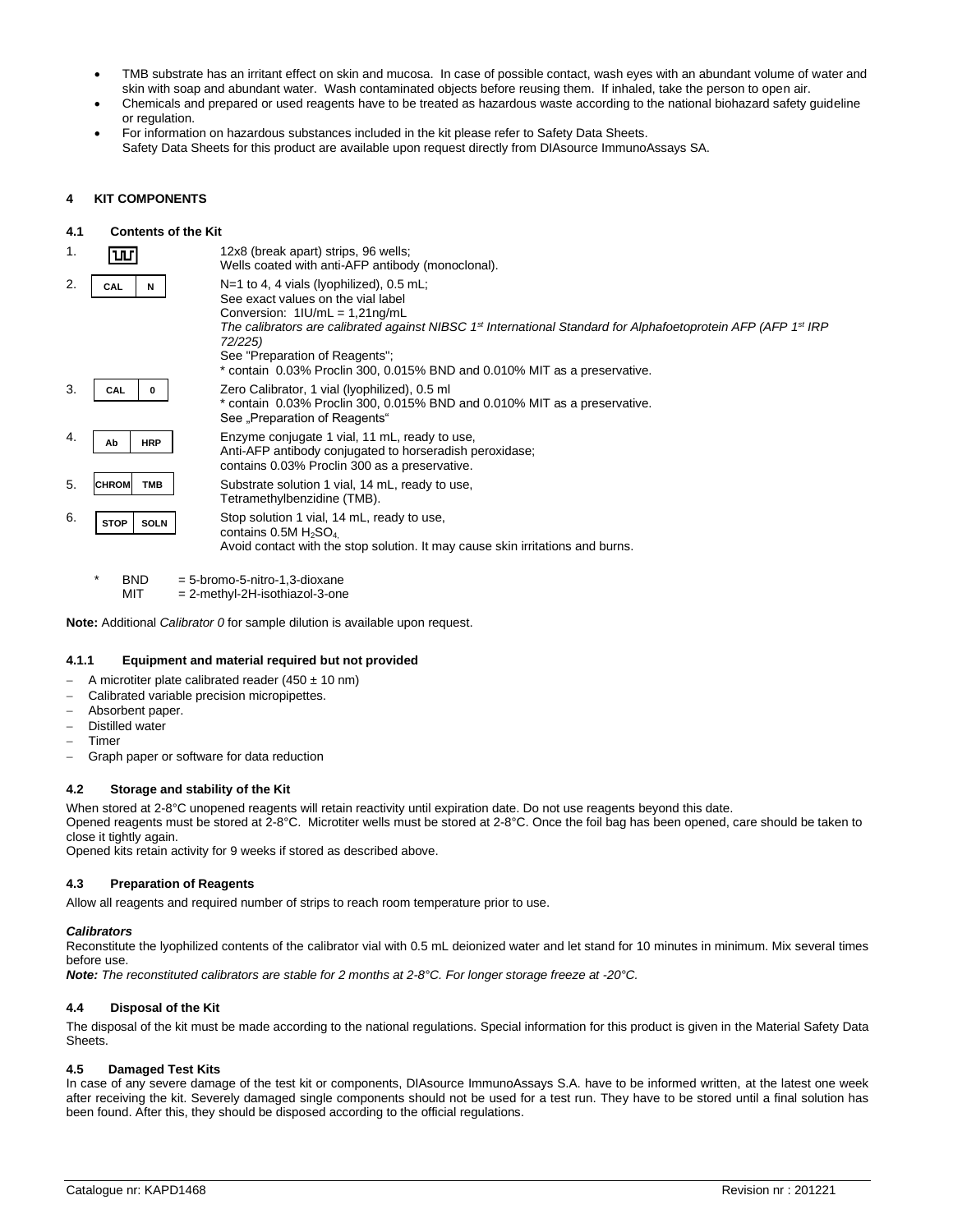## **5 SPECIMEN**

Serum should be used in this assay.

NOTE: Samples containing sodium azide should not be used in the assay. In general, it should be avoided to use haemolytic, icteric, or lipaemic specimens. For further information refer to chapter "Interfering Substances".

*NOTE: If an amniocentesis is necessary the specimen collection has to done before the puncture. After the amniotic puncture increased AFP values are determined.*

## **5.1 Specimen Collection**

## **Serum:**

Collect blood by venipuncture (e.g. Sarstedt Monovette # 02.1388.001), allow to clot, and separate serum by centrifugation at room temperature. Do not centrifuge before complete clotting has occurred. Patients receiving anticoagulant therapy may require increased clotting time.

## **5.2 Specimen Storage**

Specimens should be capped and may be stored for up to 7 days at 2-8°C prior to assaying.

Specimens held for a longer time should be frozen only once at -20°C prior to assay. Thawed samples should be inverted several times prior to testing.

## **5.3 Specimen Dilution**

If in an initial assay, a specimen is found to contain more than the highest calibrator, the specimens can be diluted with *Calibrator 0* and reassayed as described in Assay Procedure.

For the calculation of the concentrations this dilution factor has to be taken into account.

Example:

a) dilution 1:10: 10  $\mu$ L Serum + 90  $\mu$ L *Calibrator 0* (mix thoroughly) b) dilution 1:100: 10  $\mu$ L dilution a) 1:10 + 90  $\mu$ L *Calibrator 0* (mix thoroughly)

10  $\mu$ L dilution a) 1:10 + 90  $\mu$ L *Calibrator 0* (mix thoroughly).

## **6 TEST PROCEDURE**

## **6.1 General Remarks**

- − All reagents and specimens must be allowed to come to room temperature before use. All reagents must be mixed without foaming.
- Once the test has been started, all steps should be completed without interruption.
- Use new disposal plastic pipette tips for each calibrator, control or sample in order to avoid cross contamination
- − Absorbance is a function of the incubation time and temperature. Before starting the assay, it is recommended that all reagents are ready, caps removed, all needed wells secured in holder, etc. This will ensure equal elapsed time for each pipetting step without interruption.
- As a general rule the enzymatic reaction is linearly proportional to time and temperature.

## **6.2 Assay Procedure**

Each run must include a calibration curve.

- 1. Secure the desired number of Microtiter wells in the frame holder.
- 2. Dispense **25 µL** of each *Calibrator, Control* and **samples** with new disposable tips into appropriate wells.
- 3. Dispense **100 µL** *Enzyme Conjugate* into each well.
- Thoroughly mix for 10 seconds. It is important to have a complete mixing in this step.
- 4. Incubate for **30 minutes** at room temperature.
- 5. Briskly shake out the contents of the wells.
	- Rinse the wells 5 times with distilled water (400 µL per well). Strike the wells sharply on absorbent paper to remove residual droplets. **Important note:**

The sensitivity and precision of this assay is markedly influenced by the correct performance of the washing procedure!

- 6. Add **100 µL** of *Substrate Solution* to each well.
- 7. Incubate for **10 minutes** at room temperature.
- 8. Stop the enzymatic reaction by adding **50 µL** of *Stop Solution* to each well.
- 9. Determine the absorbance (OD) of each well at **450 nm (reading) and at 620 nm to 630 nm (background subtraction, recommended)**  with a microtiter plate reader.

It is recommended that the wells be read **within 10 minutes** after adding the *Stop Solution*.

## **6.3 Calculation of Results**

- 1. Calculate the average absorbance values for each set of calibrators, controls and patient samples.
- 2. Construct a calibration curve by plotting the mean absorbance obtained from each calibrator against its concentration with absorbance value on the vertical (Y) axis and concentration on the horizontal (X) axis.
- 3. Using the mean absorbance value for each sample determine the corresponding concentration from the calibration curve.
- 4. Automated method: The results in the IFU have been calculated automatically using a 4 PL (4 Parameter Logistics) curve fit. 4 Parameter Logistics is the preferred method. Other data reduction functions may give slightly different results.
- 5. The concentration of the samples can be read directly from this calibration curve. Samples with concentrations higher than that of the highest calibrator have to be further diluted. For the calculation of the concentrations this dilution factor has to be taken into account.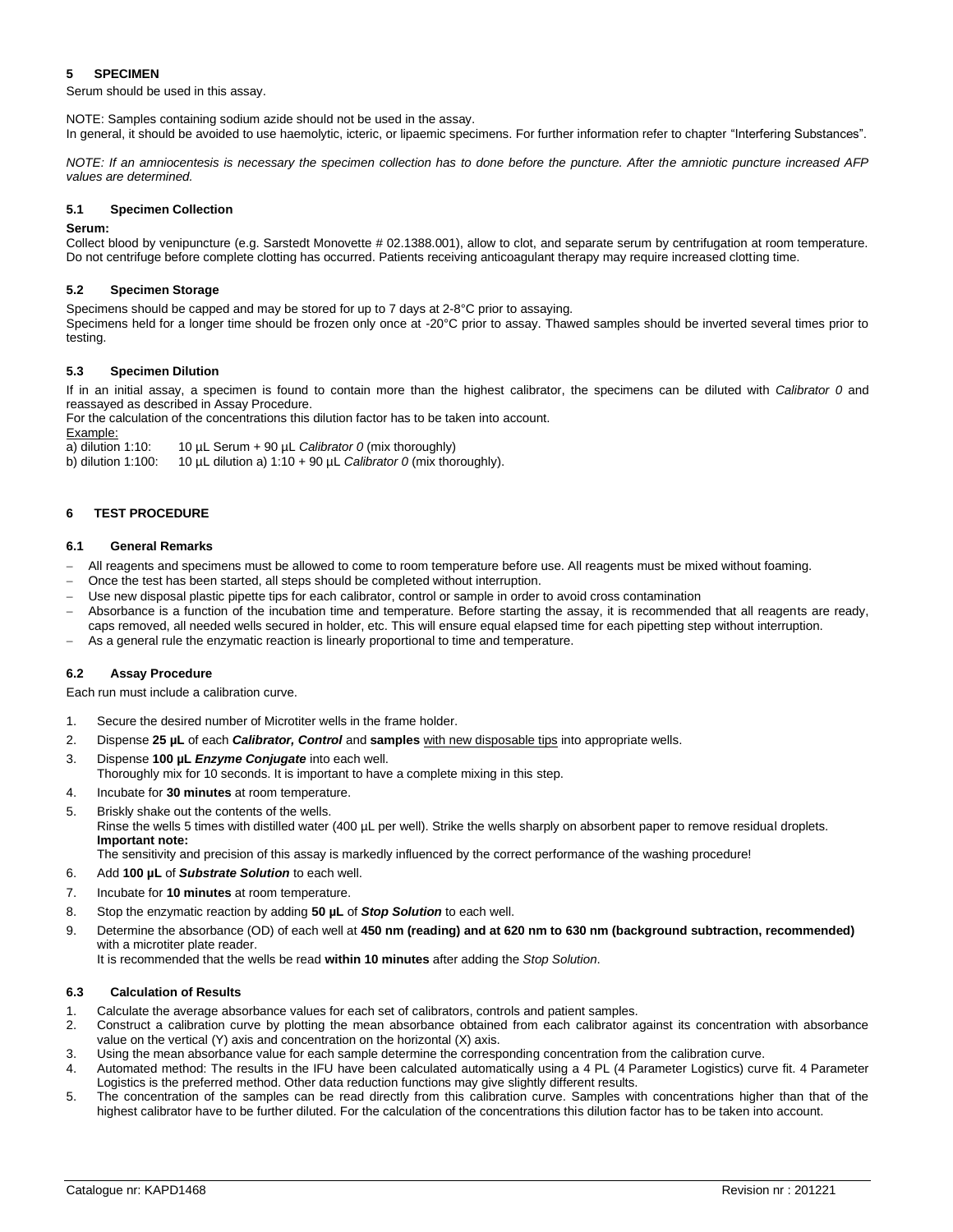## **6.3.1 Example of Typical Calibration curve**

The following data is for demonstration only and cannot be used in place of data generations at the time of assay.

| Calibrator               | Optical Units (450 nm) |
|--------------------------|------------------------|
| Calibrator 0 (0 IU/mL)   | 0.07                   |
| Calibrator 1 (10 IU/mL)  | 0.21                   |
| Calibrator 2 (40 IU/mL)  | 0.69                   |
| Calibrator 3 (80 IU/mL)  | 1.29                   |
| Calibrator 4 (160 IU/mL) | 1.97                   |

## **7 EXPECTED VALUES**

It is strongly recommended that each laboratory should determine its own normal and abnormal values.

In a study conducted using the DIAsource AFP ELISA the following values are observed:

## **7.1 Normal healthy adults, non-pregnant**

The lower limit of AFP concentration in normal serum is less than 1 IU/mL; the upper limit is about 10 IU/mL.

## **7.2 Values during pregnancy**

| Weeks of<br>pregnancy | <b>AFP</b><br>[ U/mL] | Weeks of<br>pregnancy | <b>AFP</b><br>[ U/mL] |
|-----------------------|-----------------------|-----------------------|-----------------------|
| 10                    | $9 - 24$              | 19                    | $32 - 103$            |
| 11                    | $10 - 27$             | 20                    | $42 - 121$            |
| 12                    | $10 - 30$             | 21                    | 48 - 139              |
| 13                    | $10 - 34$             | $22 - 24$             | $56 - 224$            |
| 14                    | $11 - 45$             | $25 - 27$             | $95 - 357$            |
| 15                    | $14 - 60$             | $28 - 30$             | $135 - 435$           |
| 16                    | $16 - 69$             | $31 - 33$             | 141 - 423             |
| 17                    | $17 - 78$             | $34 - 36$             | 121 - 380             |
| 18                    | $22 - 93$             | $37 - 40$             | $93 - 321$            |

| Weeks of<br>pregnancy | AFP<br>[IU/mL] |
|-----------------------|----------------|
| 19                    | $32 - 103$     |
| 20                    | 42 - 121       |
| 21                    | 48 - 139       |
| $22 - 24$             | $56 - 224$     |
| $25 - 27$             | $95 - 357$     |
| $28 - 30$             | $135 - 435$    |
| $31 - 33$             | 141 - 423      |
| $34 - 36$             | 121 - 380      |
| $37 - 40$             | 93 - 321       |

## **CLINICAL IMPORTANCE**

- 1. Maternal serum containing AFP above 2.5 times the normal median for weeks 16 to 18 of pregnancy was detected in 88% of cases of anencephaly and in 79% of cases of open spina bifida.
- 2. The concentration of AFP in hepatocellular carcinoma and germ cell tumor varies from the normal range up to several million IU/ml. After surgical resection, the serum AFP may drop to normal range or somewhat above it.
- 3. AFP may occur in serum of patients with diseases other than hepatocarcinoma or embryonal carcinoma of the testes, such as neonatal hepatitis and nonhepatic neoplasms.

The results alone should not be the only reason for any therapeutic consequences. The results should be correlated to other clinical observations and diagnostic tests.

## **8 QUALITY CONTROL**

Good laboratory practice requires that controls be run with each calibration curve. A statistically significant number of controls should be assayed to establish mean values and acceptable ranges to assure proper performance.

It is recommended to use control samples according to state and federal regulations. The use of control samples is advised to assure the day to day validity of results. Use controls at both normal and pathological levels.

The controls and the corresponding results of the QC-Laboratory are stated in the QC certificate added to the kit. The values and ranges stated on the QC sheet always refer to the current kit lot and should be used for direct comparison of the results.

It is also recommended to make use of national or international Quality Assessment programs in order to ensure the accuracy of the results. Employ appropriate statistical methods for analysing control values and trends. If the results of the assay do not fit to the established acceptable ranges of control materials patient results should be considered invalid.

In this case, please check the following technical areas: Pipetting and timing devices; photometer, expiration dates of reagents, storage and incubation conditions, aspiration and washing methods.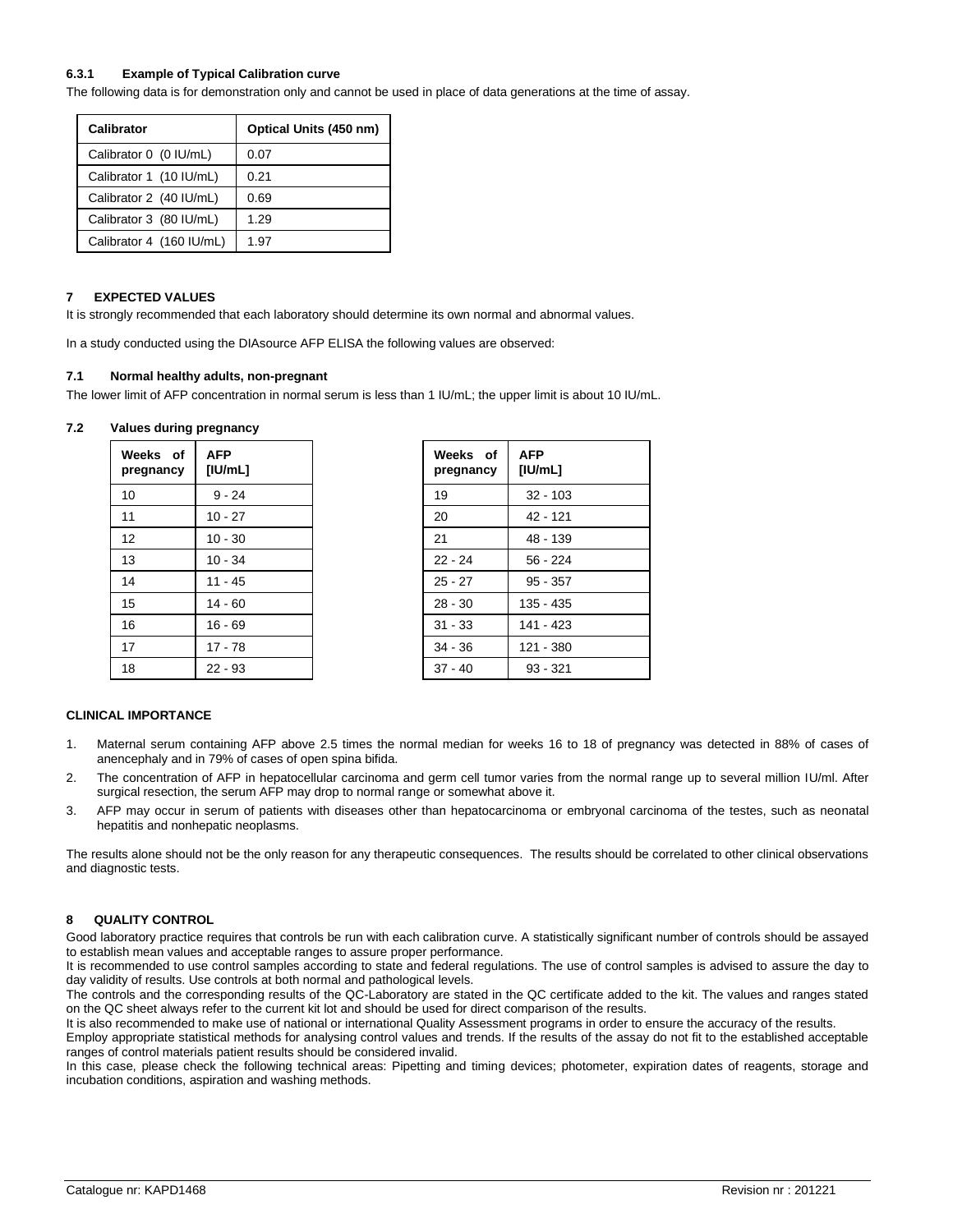## **9 ASSAY CHARACTERISTICS**

## **9.1 Assay Dynamic Range**

The range of the assay is between 1.78 – 160 IU/mL.

## **9.2 Specificity of Antibodies (Cross Reactivity)**

The following substances were tested for cross reactivity of the assay:

| <b>Protein</b> | added concentration | <b>Cross-reactivity</b> |
|----------------|---------------------|-------------------------|
| <b>HSA</b>     | 20 mg/mL            | $0\%$                   |
| Prolaktin      | $200 \text{ ng/mL}$ | 3.0%                    |
| hCG            | 2000 ng/mL          | 2.4%                    |
| $SP-1$         | 2000 ng/mL          | 0.3%                    |
| HPI            | 2,011 mg/mL         | $3.2\%$                 |

## **9.3 Analytical Sensitivity**

The analytical sensitivity was calculated from the mean plus two standard deviations of twenty (20) replicate analyses of *Calibrator 0* and was found to be 1.78 IU/mL.

## **9.4 Precision**

## **9.4.1 Intra Assay Variation**

The within assay variability is shown below:

| Sample | n  | Mean (IU/mL) | CV (%) |
|--------|----|--------------|--------|
|        | 20 | 25.63        | 3.82   |
|        | 20 | 105.78       | 5.39   |
|        | 20 | 77.63        | 3.50   |

## **9.4.2 Inter Assay Variation**

The inter assay variability (between run) is shown below:

| <b>Sample</b> | n  | Mean (IU/mL) | CV(%) |
|---------------|----|--------------|-------|
|               | 16 | 25.31        | 3.64  |
|               | 16 | 109.34       | 6.54  |
| 3             | 16 | 84.10        | 6.74  |

## **9.5 Recovery**

Recovery of the DIAsource ELISA was determined by adding increasing amounts of the analyte to three sera of pregnant women. The percentage recoveries were determined by comparing expected and measured values of the samples.

|                               |    | Sample 1 | Sample 2 | Sample 3 |
|-------------------------------|----|----------|----------|----------|
| <b>Concentration [IU/mL]</b>  |    | 30.86    | 115.20   | 69.02    |
| <b>Average Recovery</b>       |    | 92.9     | 94.0     | 99.1     |
| from<br>Range of Recovery [%] |    | 86.7     | 93.4     | 92.6     |
|                               | to | 99.5     | 94.7     | 106.5    |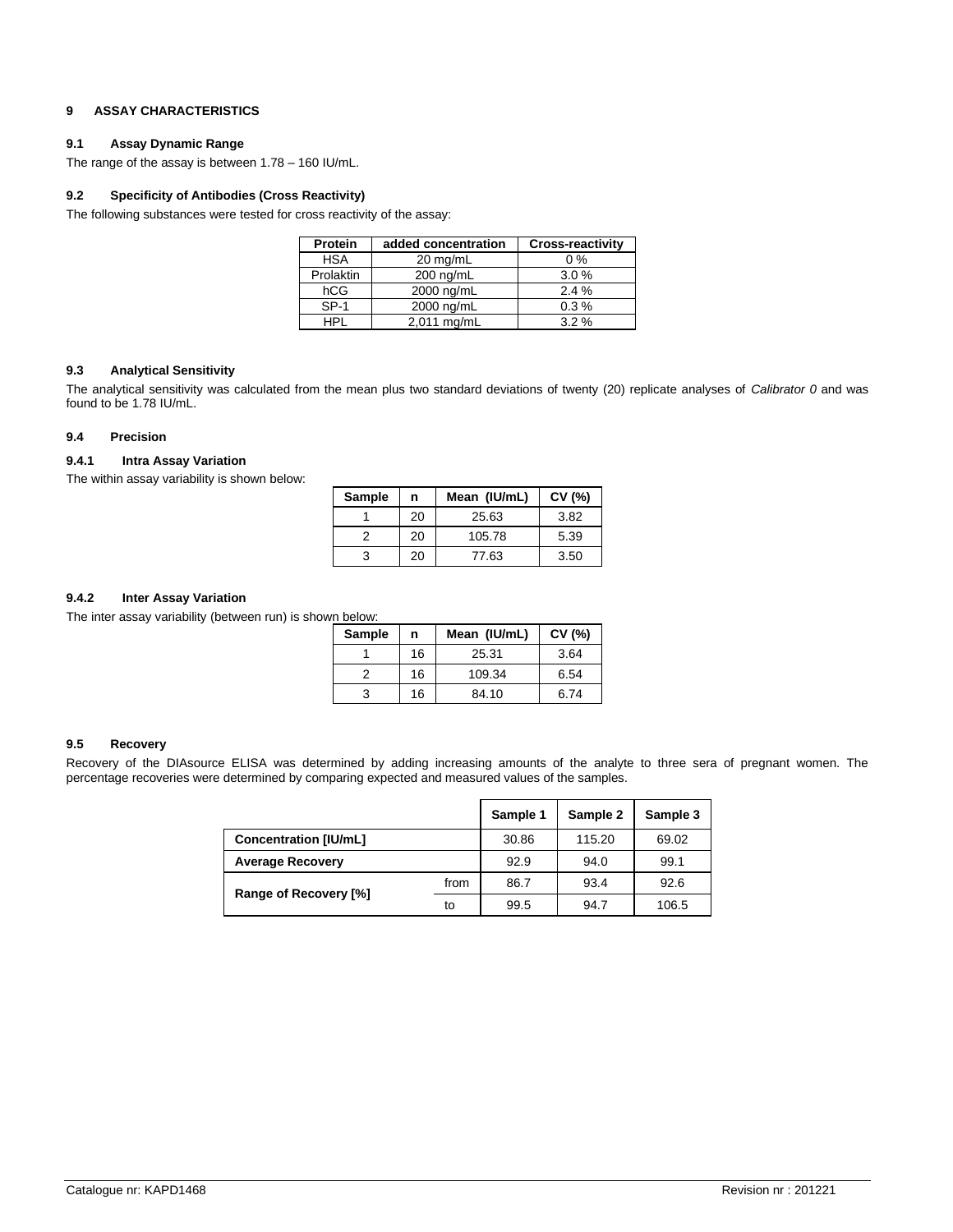## **9.6 Linearity**

Three samples (serum) containing different amounts of analyte were serially diluted (up to 1:16) with zero calibrator and assayed with the DIAsource ELISA. The percentage recovery was calculated by comparing the expected and measured values for the analyt.

|                              |      | Sample 1 | Sample 2 | Sample 3 |
|------------------------------|------|----------|----------|----------|
| <b>Concentration [IU/mL]</b> |      | 39.7     | 75.6     | 128.4    |
| <b>Average Recovery</b>      |      | 102.0    | 95.5     | 96.8     |
| Range of Recovery [%]        | from | 90.9     | 86.2     | 92.9     |
|                              | to   | 115.0    | 109.3    | 101.3    |

## **10 LIMITATIONS OF USE**

Reliable and reproducible results will be obtained when the assay procedure is performed with a complete understanding of the package insert instruction and with adherence to good laboratory practice.

Any improper handling of samples or modification of this test might influence the results.

## **10.1 Interfering Substances**

Haemoglobin (up to 4 mg/mL), Bilirubin (up to 0.5 mg/mL) and Triglyceride (up to 30 mg/mL) have no influence on the assay results.

## **10.2 Drug Interferences**

Until today no substances (drugs) are known to us, which have an influence to the measurement of AFP in a sample.

## **10.3 High-Dose-Hook Effect**

No hook effect was observed in this test up to 1600 IU/mL of AFP.

## **11 LEGAL ASPECTS**

## **11.1 Reliability of Results**

The test must be performed exactly as per the manufacturer's instructions for use. Moreover the user must strictly adhere to the rules of GLP (Good Laboratory Practice) or other applicable national standards and/or laws. This is especially relevant for the use of control reagents. It is important to always include, within the test procedure, a sufficient number of controls for validating the accuracy and precision of the test. The test results are valid only if all controls are within the specified ranges and if all other test parameters are also within the given assay specifications. In case of any doubt or concern please contact DIAsource.

## **11.2 Therapeutic Consequences**

Therapeutic consequences should never be based on laboratory results alone even if all test results are in agreement with the items as stated under point 11.1. Any laboratory result is only a part of the total clinical picture of a patient.

Only in cases where the laboratory results are in acceptable agreement with the overall clinical picture of the patient should therapeutic consequences be derived.

The test result itself should never be the sole determinant for deriving any therapeutic consequences.

## **11.3 Liability**

Any modification of the test kit and/or exchange or mixture of any components of different lots from one test kit to another could negatively affect the intended results and validity of the overall test. Such modification and/or exchanges invalidate any claim for replacement.

Claims submitted due to customer misinterpretation of laboratory results subject to point 11.2. are also invalid. Regardless, in the event of any claim, the manufacturer's liability is not to exceed the value of the test kit. Any damage caused to the test kit during transportation is not subject to the liability of the manufacturer.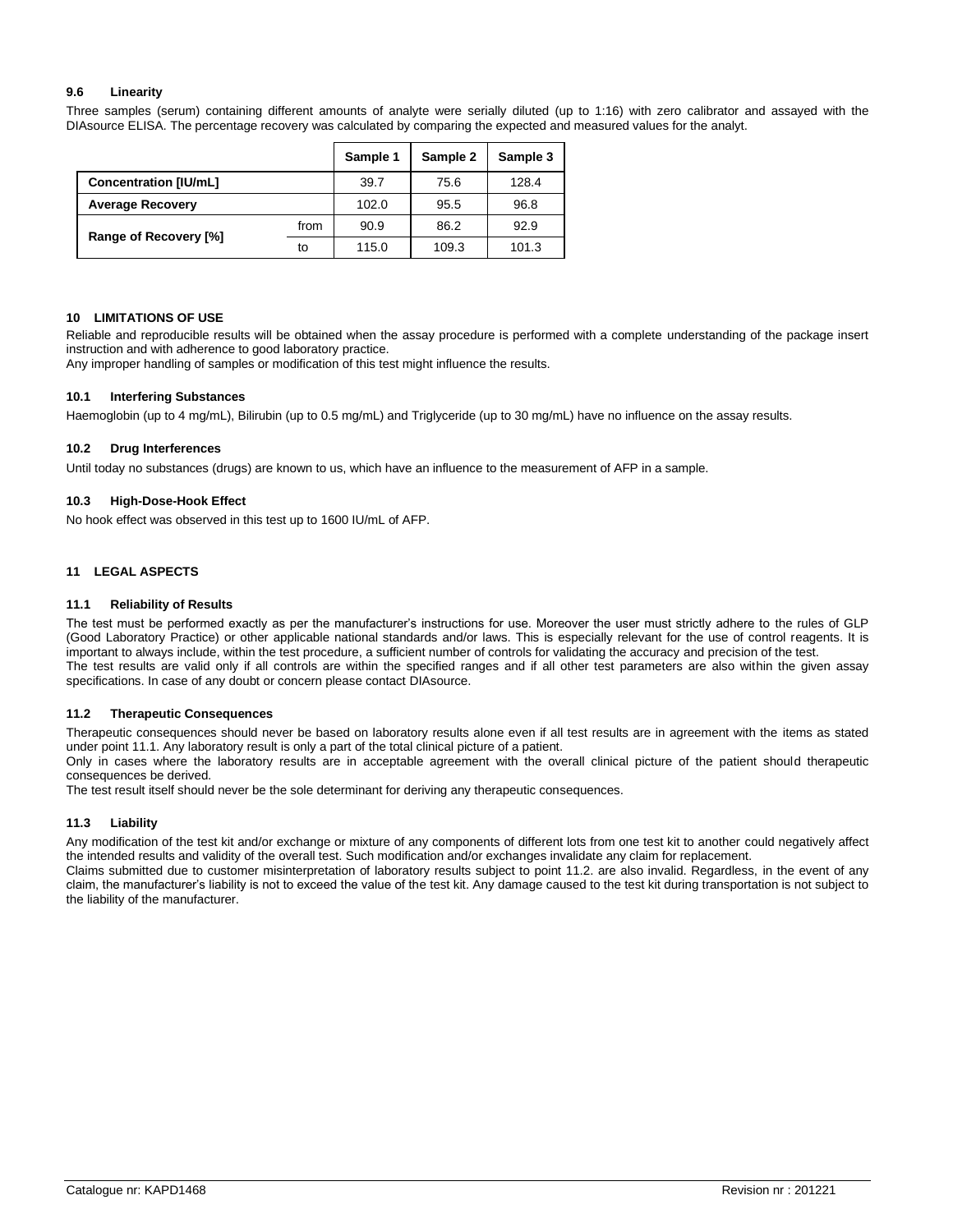## **12 REFERENCES**

- 1. Ruoslahti, E. and Seppala, M., Studies of Carcino-Fetal Proteins: Physical and Chemical Properties of Human Alpha-Fetoprotein. Int. J. Cancer 7:218, 1971.
- 2. Gitlin, D., Perricelli, A. and Gitlin, G. M., Synthesis of Alpha-Fetoprotein by Liver, Yolk Sac, and Gastrointestinal Tract of the Human Conceptus. Cancer Res. 32:979, 1972.
- 3. Masseyeff, R., Gilli, G., Krebs, B., Bonet, C. and Zrihen, H., Evolution en Fonction de I'Age du Taux Serique Physiologique de I'Alpha-Foetoproteine chez I'Homme et le Rat. (French) in Alpha-Feto-Protein (Masseyeff, R., ed.) p.313. INSERM, Paris, 1974.
- 4. Silver, H. K. B., Gold, P., Feder, S., Freedman, So. O. and Shuster, J., Radioimmunoassay for human alpha-fetoprotein. Proc. Nat. Acad. Sci. U.S.A. 70:526, 1973.
- 5. Waldmann, T. A. and McIntire, K. R., The use of a radioimmunoassay for alpha-fetoprotein in the diagnosis of malignancy. Cancer 34:1510, 1974.
- 6. Kohn, J., Orr, A.H. McElwain, T.J., Bentall, M. and Peckham, M. J., Serum alpha-fetoprotein in patients with testicular tumors. Lancet 2:433, 1976.
- 7. Abelev, G.I., Alpha-fetoprotein in ontogenesis and its association with malignant tumors. Adv. Cancer Res. 14: 295, 1971.
- 8. Scardino, P. T., Cox, H. D., Waldermann, T. A., McIntire, K. R., Mittemeyer, B. and Javadpour, N., The value of the serum tumor markers in the staging and prognosis of germ cell tumors of the testis. J. Urol. 118:994, 1977.
- 9. Bosl, G.J., Lange, P. H., Fraley, E. E., Goldman, A., Nochomovitz, L. E., Rosai, J., et al., Human chorionic gonadotropin and alphafetoprotein in the staging of nonseminomatous testicular cancer. Cancer 47:328, 1981
- 10. Lange, P.H., McIntire, K.R. and Waldmann, T. A., Hakala, T.R. and Fraley, E. E., Serum alpha-fetoprotein and human chorionic gonadotropin in the diagnosis and management of nonseminomatous germ-cell testicular cancer. Medical Intelligence 259:1237, 1976.
- 11. Javadpour, N., McIntre, K. R. and Waldmann, T. A., Human chorionic gonadotropin (HCG) and alpha-fetoprotein (AFP) in sera and tumor cells of patients with testicular seminoma. Cancer 42:2768, 1978.
- 12. Waldmann, T.A. and McIntire, K. R., Serum Alpha-Fetoprotein Levels in Patients with Ataxia-Telangiectasia. Lancet 2:1112, 1972.
- 13. Belanger, L., Tyrosinemie Hereditaire et Alpha-1-Fetoproteine. II. Recherche Tissulaire Comparee de I'Alpha-Foetoproteine dans Deux Cas de Tyrosineimie Hereditaire. Considerations sur I'Ontogenese de la Foetoproteine Humain (French). Pathol. Bio.21:457, 1973.
- 14. Kew, M. C., Purves, L.R. and Bersohn, I., Serum Alpha-Fetoprotein Levels in Acute Viral Hepatitis. Gut 14:939, 1973.
- 15. Endo, Y., Kanai, K., Oda, T., Mitamura, K., lino, S. and Suzuki, H., Clinical Significance of alpha-Fetoprotein in Hepatitis and Liver Cirrhosis. Ann. N. Y. Acad. Sci. 259:234,1975.
- 16. Purves, L. R. and Purves M., Serum Alpha-Fetoprotein. VI. The Radioimmunoassay Evidence for the Presence of AFP in the Serum of Normal People and During Pregnancy. S. Afr. Med. J. 46:1290, 1972.
- 17. Sepalla, M. and Ruoslahti, E., Alpha-Fetoprotein: Physiology and Pathology During Pregnancy and Application to Antenatal Diagnosis. J. Perinat. Med. 1:104, 1973.
- 18. Engvall, E., Methods in Enzymology, Volume 70, Van Vunakis, H. and Langone, J.J. (eds.) Academic Press, New York, NY, 419 (1980).
- 19. Uotila, M., Ruoslahti, E. and Engvall, E., J. Immunol. Methods, 42, 11 (1981).

## **Other translations of this Instructions for Use can be downloaded from our website: [https://www.diasource](https://www.diasource-diagnostics.com/)[diagnostics.com/](https://www.diasource-diagnostics.com/)**

Revision date : 2020-12-21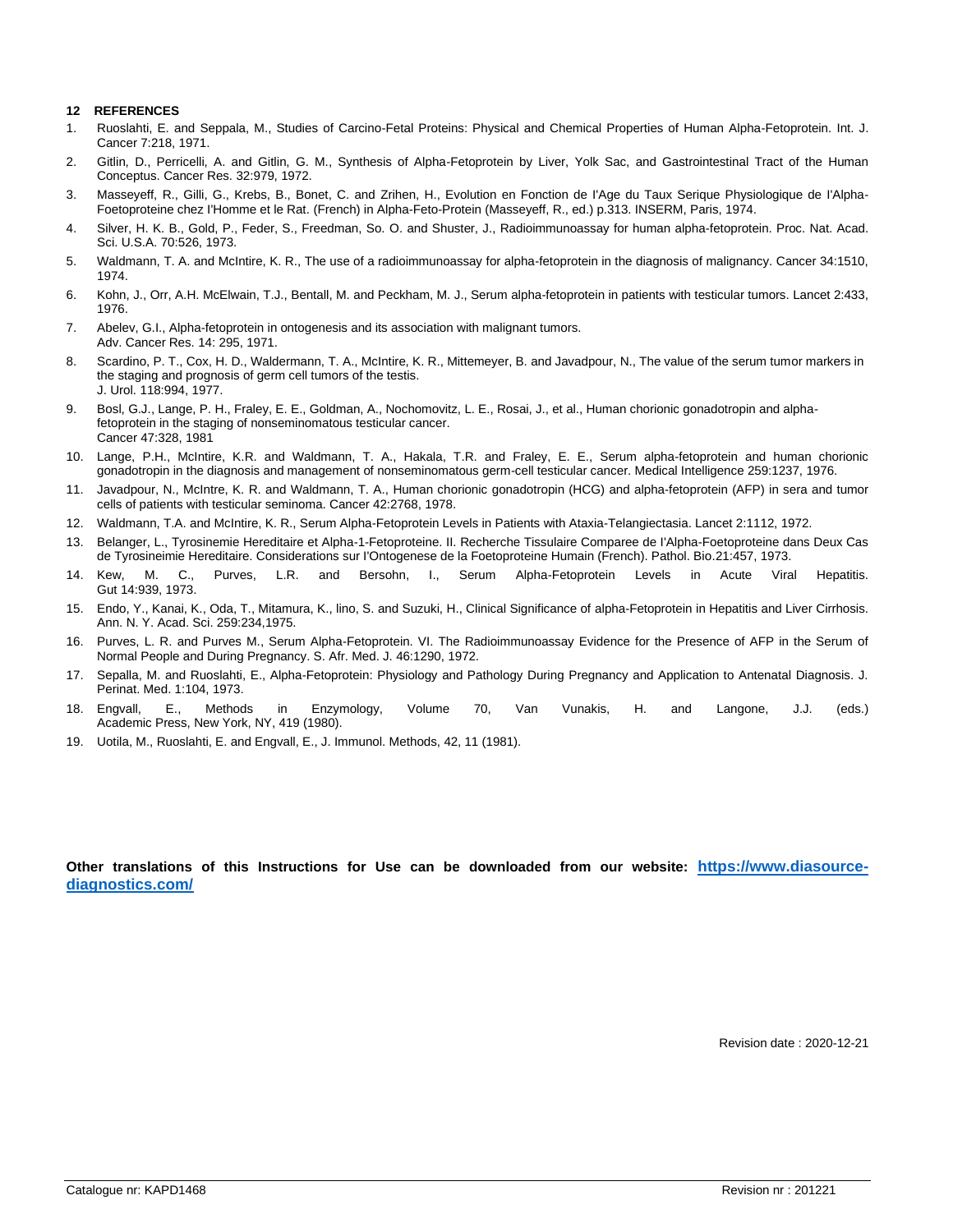## **AFP-ELISA**

## **KAPD1468** *POUR TEST DIAGNOSTIQUE IN VITRO*

DIAsource ImmunoAssays SA - Rue du Bosquet 2, B-1348 Louvain-la-Neuve, Belgium - Tel: +32 10 84 99 11 - Fax : +32 10 84 99 91

## **1 INTRODUCTION**

 $\epsilon$ 

## **1.1 Utilisation prévue**

Le kit de dosage immuno-enzymatique DIAsource AFP ELISA propose le matériel requis pour la mesure quantitative de alpha foetoprotéine (AFP) dans le sérum. Ce kit n'est pas destiné à être utilisé pour l'évaluation des risques de trisomie 21 **Ce kit est à utiliser uniquement dans le cadre de tests diagnostiques in vitro.**

## **1.2 Résumé et explications**

Voir details dans la version anglaise

## **2 PRINCIPE DU TEST**

Le kit DIAsource AFP ELISA est un test immuno-enzymatique en phase solide (ELISA) basé sur le principe du sandwich.

Les puits de microtitration sont recouverts d'un anticorps monoclonal (souris) dirigé contre un site antigénique unique sur une molécule AFP. Un échantillon de patient contenant de l'AFP endogène est incubée dans le puits revêtu avec un conjugué enzymatique, qui est un anticorps anti-AFP conjugué à de la peroxydase de Raifort. Après incubation, le conjugué non lié est éliminé par lavage.

La quantité de peroxydase liée est proportionnelle à la concentration d'AFP dans l'échantillon.

Après avoir ajouté la solution de substrat, l'intensité de la couleur développée est proportionnelle à la concentration d'AFP dans l'échantillon du patient.

## **3 PRÉCAUTIONS D'UTILISATION**

- Ce kit est uniquement destiné aux tests diagnostiques in vitro.
- Utilisez uniquement la version valide des instructions d'utilisation qui est incluse dans le kit.
- Les informations concernant la toxicité des réactifs contenus dans ce kit sont présentées dans la fiche de sécurité (« Safety Data Sheets »).
- Tous les réactifs de ce kit contenant du sérum ou du plasma humain ont été testés avec des résultats négatifs pour le VIH I/II, le HBsAg et le HCV selon les normes FDA en vigueur. Néanmoins, lors de leur utilisation, tous les réactifs de ce kit doivent être manipulés avec précaution.
- Eviter les contacts avec la Stop Solution, celle-ci contient 0.5 M de H2SO4. Cela pourrait engendrer irritations ou brûlures de la peau.
- Ne jamais pipeter avec la bouche, et éviter tout contact de la peau ou des muqueuses avec les réactifs ou les échantillons.
- Ne pas fumer, manger, boire ou utiliser des produits cosmétiques dans les zones où les échantillons ou le kit ont été maniés.
- Porter des gants d'examen lors de l'utilisation des échantillons ou des réactifs. Une contamination microbienne des échantillons ou des réactifs pourrait fausser les résultats.
- L'utilisation de ce kit devra être en accord avec les normes ou recommandations nationales de sécurité en vigueur concernant les produits à risque biologique.
- Ne pas utiliser les réactifs au-delà de la date d'expiration inscrite sur l'emballage.
- Tous les volumes indiqués doivent être scrupuleusement respectés, comme indiqué dans le protocole expérimental. Seule l'utilisation de pipettes calibrées ou d'un spectrophotomètre lecteur de micro-plaques calibré garantit l'obtention de résultats optimaux à ce test.
- Ne pas mélanger ou utiliser des réactifs contenus dans des kits de lots différents. Il est conseillé de ne pas échanger les puits de différentes plaques, même si celles-ci proviennent du même lot. Les kits peuvent avoir été transportés ou stockés différemment, et les caractéristiques de liaison de chaque plaque pourraient ainsi être modifiées.
- L'élimination des solutions chimiques et des réactifs contenus dans ce kit, utilisés ou non, doit être en accord avec la réglementation nationale en vigueur concernant l'élimination des déchets à risque biologique.
- La fiche de sécurité concernant ce produit peut être obtenue en contactant directement DIAsource.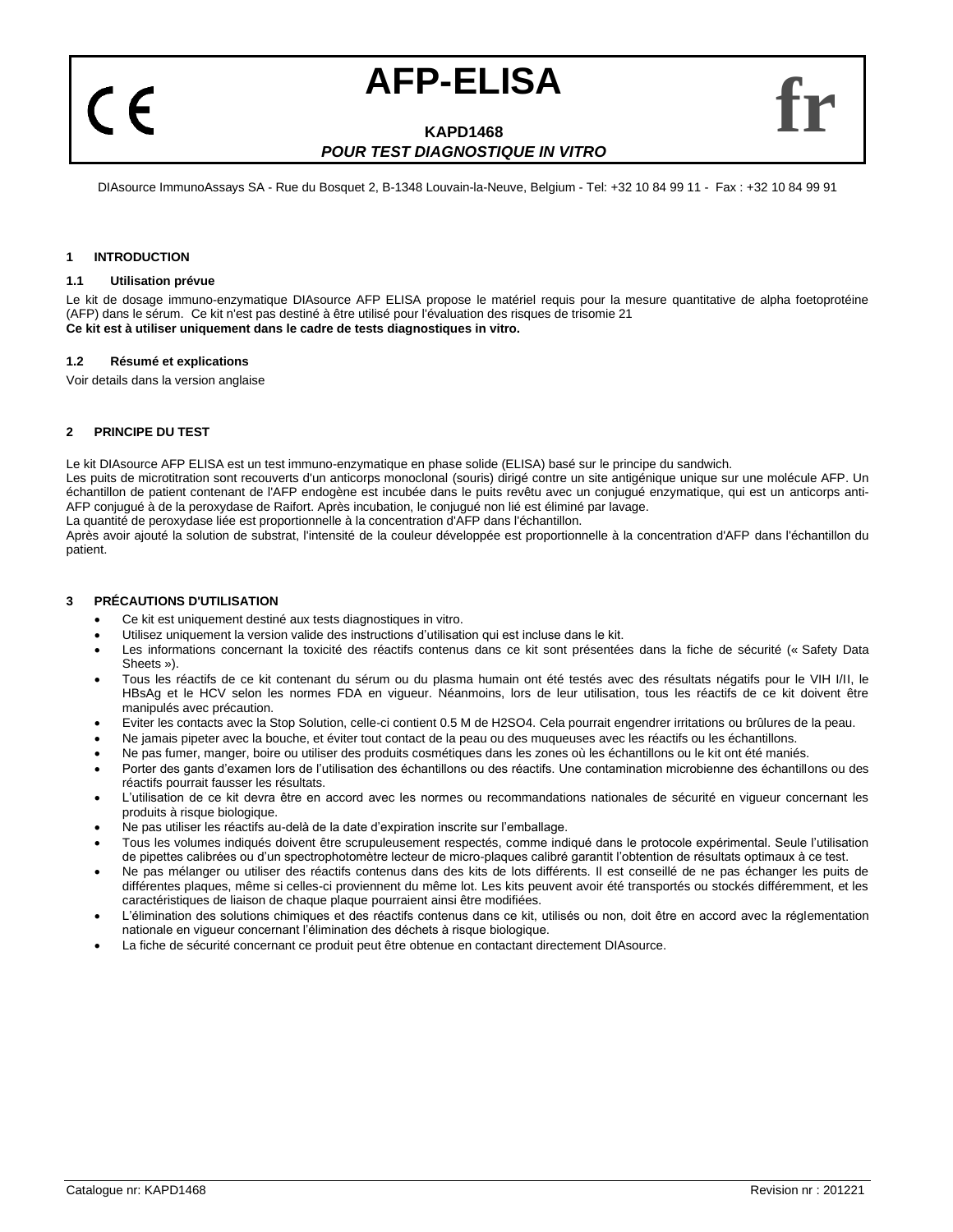## **4 COMPOSITION DU KIT**

## **4.1 Contenu du kit**

| 1. | ш                                              | Microplaque, 12x8 (à détacher) barrettes, 96 puits;<br>Les puits sont recouverts avec un anticorps anti-AFP (monoclonal).                                                                                                                                          |  |  |  |  |
|----|------------------------------------------------|--------------------------------------------------------------------------------------------------------------------------------------------------------------------------------------------------------------------------------------------------------------------|--|--|--|--|
| 2. | CAL<br>N                                       | Calibrateurs, N=1 à 4, 4 flacons (lyophilisés), 0.5 mL;<br>Voir valeur exacte sur l'étiquette<br>Conversion: $1 U/mL = 1.21nq/mL$<br>Les calibrateurs ont été calibrés selon le NIBCS 1st International Standard for Alphafoetoprotein AFP<br>(AFP 1st IRP 72/225) |  |  |  |  |
|    |                                                | Voir « Préparation des réactifs » :<br>contient 0.03% Proclin 300, 0.015% BND and 0.010% MIT comme conservateur.                                                                                                                                                   |  |  |  |  |
| 3. | CAL<br>0                                       | Calibrateur zéro, 1 flacon (Iyophilisé), 0.5 ml<br>contient 0.03% Proclin 300, 0.015% BND and 0.010% MIT comme conservateur.<br>Voir "Preparation of Reagents"                                                                                                     |  |  |  |  |
| 4. | <b>HRP</b><br>Ab                               | Conjugué enzymatique, 1 flacon, 11 mL, prêt à l'emploi<br>Anticorps anti-AFP conjugué à la HRP.<br>contient 0.03% Proclin 300 comme conservateur.                                                                                                                  |  |  |  |  |
| 5. | <b>TMB</b><br><b>CHROM</b>                     | Solution substrat, 1 flacon, 14 mL, prêt à l'emploi<br>Tetramethylbenzidine (TMB).                                                                                                                                                                                 |  |  |  |  |
| 6. | <b>STOP</b><br><b>SOLN</b>                     | Solution stop,1 flacon, 14 mL, prêt à l'emploi<br>contient $0.5M H_2SO_4$<br>Eviter les contacts avec la solution stop. Cela pourrait engendrer des irritations ou brûlures de la peau.                                                                            |  |  |  |  |
|    | <b>BND</b><br>$= 5$ -bromo-5-nitro-1.3-dioxane |                                                                                                                                                                                                                                                                    |  |  |  |  |

 $MIT = 2-methyl-2H-isothiazol-3-one$ 

**Remarque :** Un Calibrateur 0 supplémentaire peut être fourni sur demande.

## **4.1.1 Equipement et matériel requis, mais non fournis**

- Un spectrophotomètre lecteur de microplaques calibré (450 ±10 nm).
- Des micro-pipettes de précision variables et calibrées.
- Du papier absorbant.
- De l'eau distillée.
- Un minuteur
- Papier graphique ou logiciel pour la réduction des données

## **4.2 Stockage et stabilité du kit**

Les réactifs contenus dans des flacons non-ouverts, stockés à 2°C - 8°C, seront stables jusqu'à la date d'expiration inscrite sur l'étiquette. Ne pas utiliser les réactifs au-delà de cette date.

Les réactifs contenus dans des flacons ouverts doivent être stockés à 2°C - 8°C. Les microplaques doivent être stockées à 2°C - 8°C. Une fois le sachet en aluminium ouvert, attention à bien refermer le flacon.

Les kits ouverts conservent leur activité durant 9 semaines s'ils sont stockés comme précédemment mentionné.

## **4.3 Préparation des réactifs**

Amener tous les réactifs et le nombre de barrettes nécessaires au test à température ambiante avant utilisation.

**Calibrateurs** Reconstituer le contenu lyophilisé des flacons de calibrateurs avec 0,5 mL d'eau distillée et laisser incuber au minimum 10 minutes. Mélanger plusieurs fois avant utilisation.

**Remarque** : Les calibrateurs reconstitués sont stables deux mois à 2°C - 8°C. Pour un stockage prolongé, congeler à -20 °C.

## **4.4 Élimination des déchets relatifs au kit**

L'élimination des déchets relatifs au kit doit être réalisée selon les règles nationales en vigueur. Les informations spécifiques au kit sont présentées dans la fiche de sécurité.

## **4.5 Kits endommagés**

Dans le cas de dommages importants survenus au kit ou ses composants, informer DIAsource, au plus tard une semaine après réception du kit. Les composants endommagés ne doivent pas être utilisés pour le test. Ils doivent être stockés jusqu'à ce qu'une solution adaptée ait été trouvée. Après cela, ils doivent être éliminés selon les directives officielles en vigueur.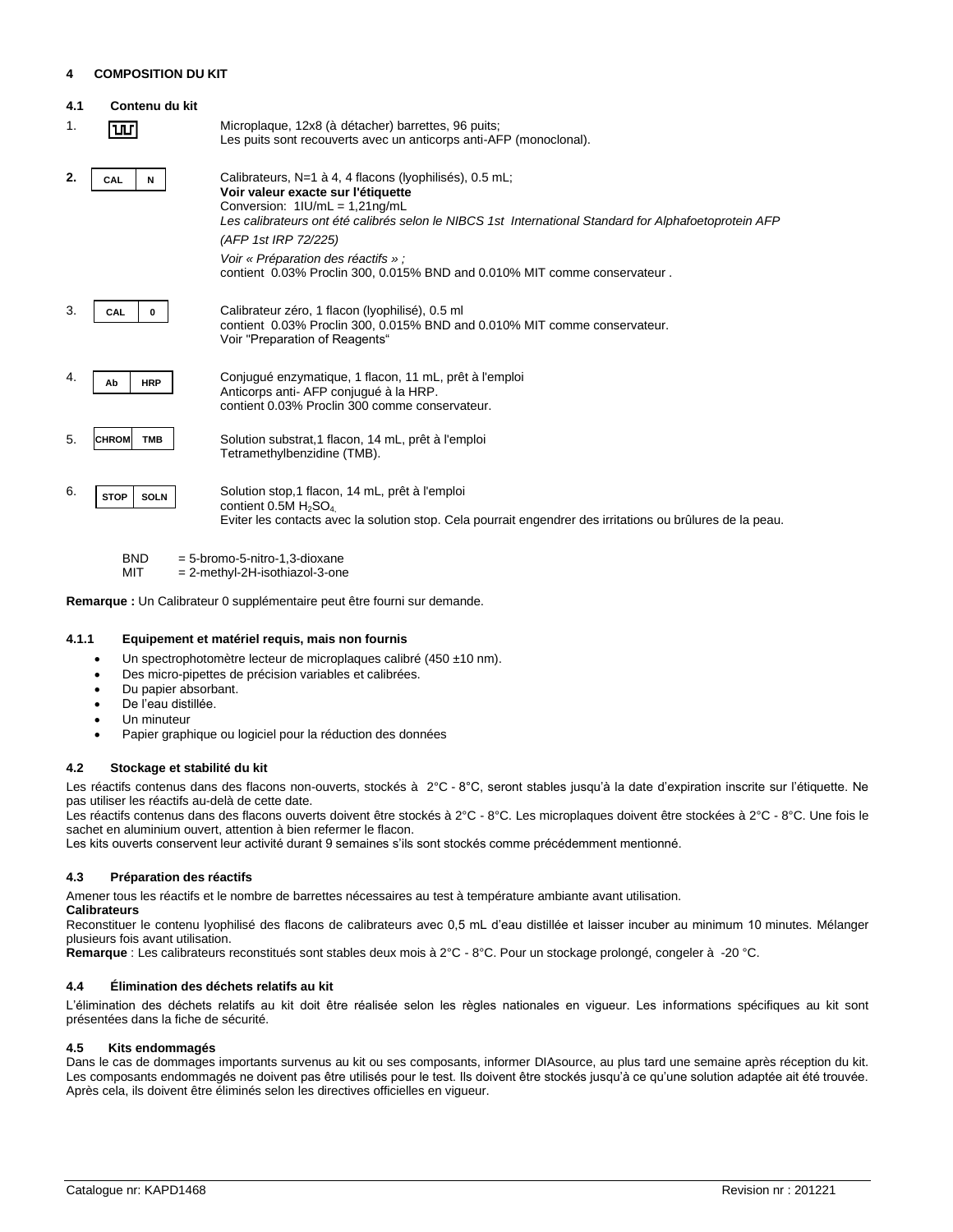## **5 ECHANTILLONS**

Seul du sérum doit être utilisé pour ce test.

En général, il faut éviter d'utiliser des échantillons hémolytiques, ictériques ou lipémiques. Pour plus d'informations, reportez-vous au chapitre "Substances parasites".

Remarque : Les échantillons contenant de l'azide de sodium ne doivent pas être utilisés pour ce test.

## *REMARQUE :*

*Si une amniocentèse est nécessaire, la collecte des échantillons doit être effectuée avant la ponction. Après la ponction amniotique, des valeurs d'AFP accrues sont déterminées.* 

## **5.1 Prélèvement et préparation des échantillons**

## **Sérum:**

Prélever le sang par ponction veineuse (ex. Sarstedt Monovette pour sérum), laisser coaguler, puis séparer le sérum par centrifugation à température ambiante. Ne pas centrifuger avant que la coagulation ne soit terminée. Les patients sous traitement anti-coagulant peuvent demander un temps de coagulation plus important.

## **5.2 Conservation des échantillons**

Les tubes contenant des échantillons doivent être fermés et peuvent être stockés jusqu'à 7 jours à 2°C - 8°C avant d'être testés. Les échantillons stockés pour un temps prolongé doivent être congelés à -20 °C avant d'être testés. Les échantillons décongelés doivent être retournés plusieurs fois avant le test.

## **5.3 Dilution de l'échantillon**

Si, lors d'un test préliminaire, la concentration de l'échantillon se révèle être supérieure à celle du calibrateur le plus concentré, alors l'échantillon doit être dilué avec le calibrateur 0 et testé de nouveau, comme décrit dans "Réalisation du test".

Pour le calcul des concentrations, ce facteur de dilution doit être pris en considération. Example:

a) dilution 1:10: 10 µL échantillon + 90 µL calibrateur 0 (bien mélanger).<br>b) dilution 1:100: 10 µL dilution a) 1:10 + 90 µL calibrateur 0 (bien mélang 10 µL dilution a) 1:10 + 90 µL calibrateur 0 (bien mélanger).

## **6 RÉALISATION DU TEST**

## **6.1 Remarques générales**

- Tous les réactifs et échantillons doivent être amenés à température ambiante avant utilisation. Tous les réactifs doivent être mélangés, sans formation de mousse.
- Une fois la procédure engagée, toutes les étapes doivent être réalisées sans interruption.
- Utiliser un nouvel embout de pipette pour chaque calibrateur, contrôle ou échantillon, ceci afin d'éviter toute contamination.
- L'absorbance est fonction du temps d'incubation et de la température. Avant de commencer le test, il est recommandé de préparer tous les réactifs, bouchons ouverts, de préparer les puits des microplaques, etc. Cela garantira un intervalle de temps équivalent entre chaque étape, sans interruption.
- En règle générale, la réaction enzymatique est linéairement proportionnelle au temps et à la température.

## **6.2 Réalisation du dosage**

Chaque test doit inclure une courbe de calibration.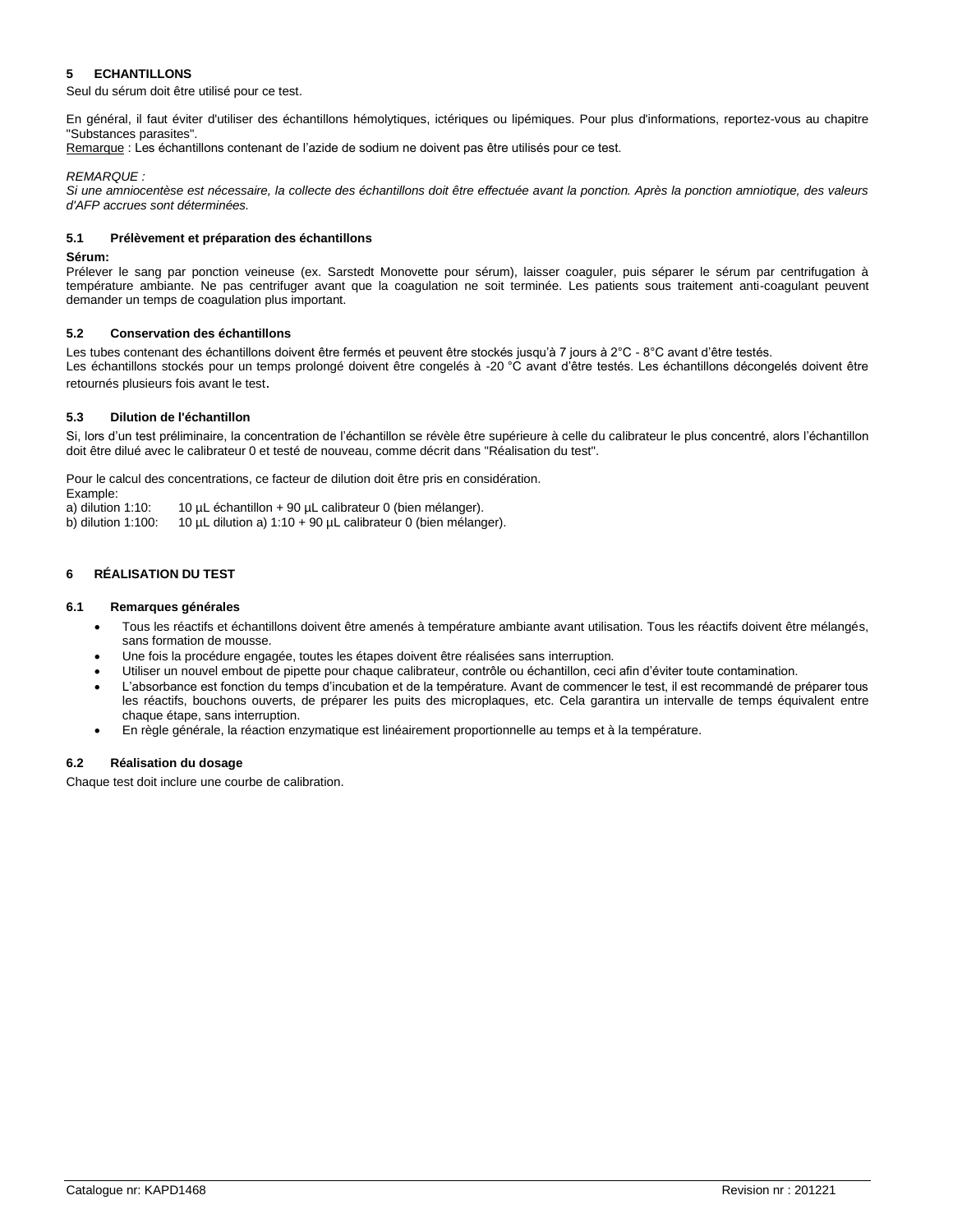- 1. Disposer le nombre de puits de micro-titration désiré dans le support.
- 2. Déposer 25 µL de chaque Calibrateur, Contrôle et les échantillons, <u>avec de nouveaux embouts de pipette</u>, dans les puits appropriés.<br>3. Déposer 100 µL de Conjugué enzymatique dans chaque puits. Bien mélanger pendant 10
- Déposer 100 µL de Conjugué enzymatique dans chaque puits. Bien mélanger pendant 10 secondes. Il est important d'obtenir un mélange parfait lors de cette étape.
- 4. Incuber pendant **30 minutes** à température ambiante.
- 5. Décanter le contenu des puits et rincer les puits 5 fois avec de l'eau distillée (400 µL par puits). Tapoter les puits sur du papier absorbant afin d'éliminer les gouttelettes résiduelles.
- **Remarque importante**: La sensibilité et la précision de ce test sont fortement dépendantes de la bonne réalisation des étapes de lavage ! 6. Ajouter **100 µL** de Solution substrat à chaque puits.
- 7. Incuber pendant **10 minutes** à température ambiante.
- 8. Stopper la réaction enzymatique en ajoutant **50 µL** de Solution stop à chaque puits.
- 9. Lire la densité optique à **450 nm (lecture) et à 620 nm à 630 nm (soustraction de fond, recommandée)** à l'aide d'un spectrophotomètre lecteur de microplaques **dans les 10 minutes** après avoir ajouté la Solution stop.

## **6.3 Calcul des résultats**

- 1. Calculer les valeurs moyennes des densités optiques pour chaque série de calibrateurs, contrôles et échantillons.
- 2. Etablir la courbe de calibration en reportant la densité optique moyenne de chaque valeur de calibrateur en fonction de sa concentration, en posant la densité optique en axe des ordonnées et la concentration en axe des abscisses.
- 3. L'utilisation de la densité optique moyenne pour chaque échantillon détermine la concentration correspondante à partir de la courbe de calibration.
- 4. Méthode automatique. Les résultats dans les instructions d'utilisation ont été calculés de façon automatique en utilisant une courbe de régression 4 Paramètres. (4 paramètres Rodbard ou 4 paramètres Marquardt sont les méthodes favorites.) D'autres fonctions logistiques peuvent donner des résultats légèrement différents.
- 5. La concentration des échantillons peut être lue directement à partir de cette courbe de calibration. Les échantillons avec une concentration supérieure à celle du calibrateur le plus concentré doivent être dilués de nouveau. Pour le calcul des concentrations, ce facteur de dilution doit être pris en considération.

## **6.3.1 Exemple typique de courbe de calibration**

Les résultats suivants sont présentés à titre d'exemple et ne peuvent être utilisés au moment de l'essai.

| Calibrateur               | Unités optiques (450 nm) |
|---------------------------|--------------------------|
| Calibrateur 0 (0 IU/mL)   | 0.07                     |
| Calibrateur 1 (10 IU/mL)  | 0.21                     |
| Calibrateur 2 (40 IU/mL)  | 0.69                     |
| Calibrateur 3 (80 IU/mL)  | 1.29                     |
| Calibrateur 4 (160 IU/mL) | 1.97                     |

## **7 VALEURS ATTENDUES**

Il est fortement recommandé à chaque laboratoire de déterminer ses propres valeurs normales ou anormales.

Dans une étude réalisée à l'aide du kit DIAsource AFP ELISA, les valeurs suivantes sont observées:

## **7.1 Adultes normaux (non-enceintes)**

La limite inférieure de concentration d'AFP dans le sérum normal est inférieure à 1 UI/ml; la limite supérieure est d'environ 10UI/ml.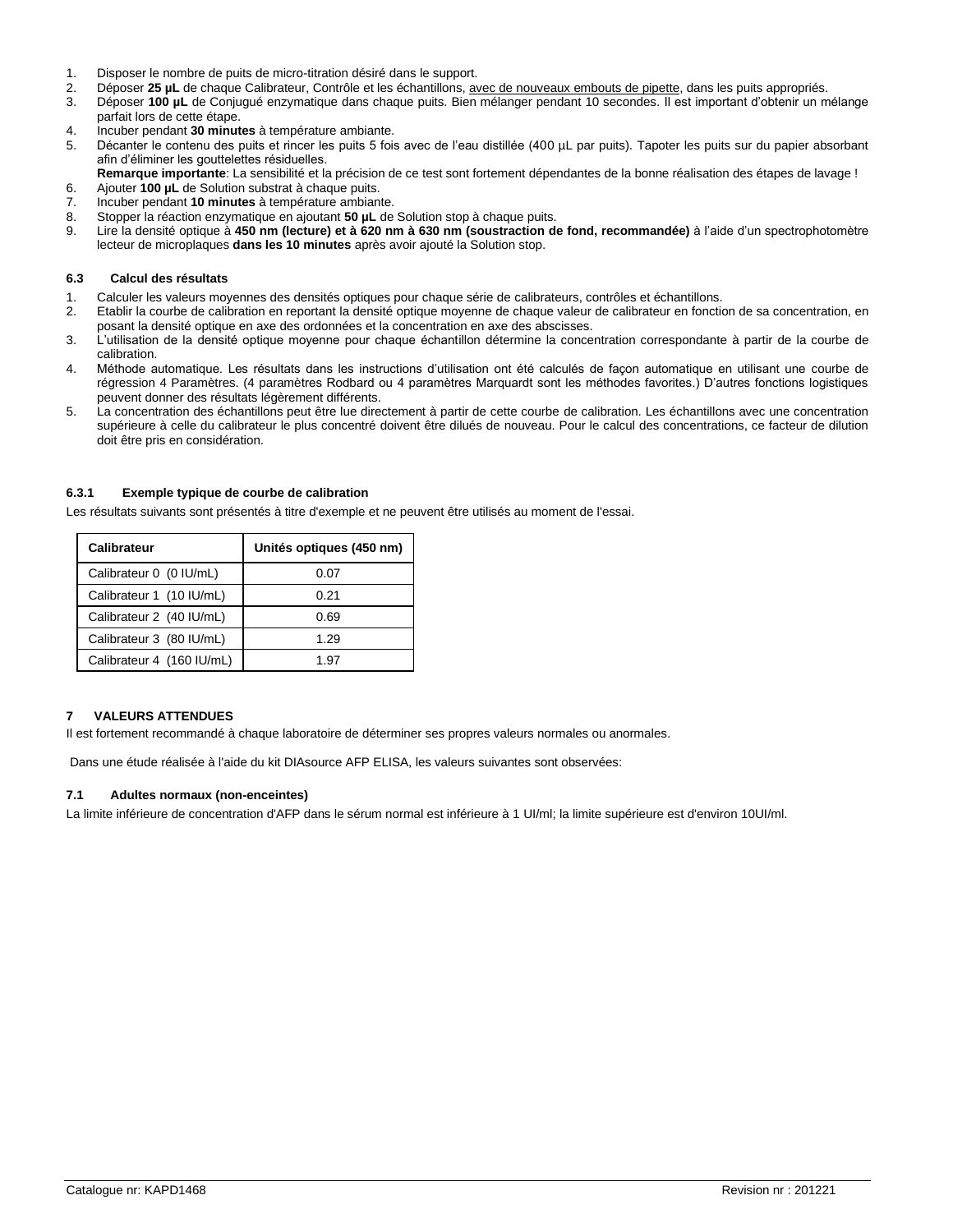## **7.2 Valeurs durant la grossesse**

| Semaines de grossesse | <b>AFP</b><br>(IU/mL) | Semaine de grossesse | <b>AFP</b><br>(IU/mL) |
|-----------------------|-----------------------|----------------------|-----------------------|
| 10                    | $9 - 24$              | 19                   | $32 - 103$            |
| 11                    | $10 - 27$             | 20                   | 42 - 121              |
| 12                    | $10 - 30$             | 21                   | 48 - 139              |
| 13                    | $10 - 34$             | $22 - 24$            | $56 - 224$            |
| 14                    | 11 - 45               | $25 - 27$            | $95 - 357$            |
| 15                    | $14 - 60$             | $28 - 30$            | $135 - 435$           |
| 16                    | $16 - 69$             | $31 - 33$            | 141 - 423             |
| 17                    | $17 - 78$             | $34 - 36$            | 121 - 380             |
| 18                    | $22 - 93$             | $37 - 40$            | $93 - 321$            |

## **REMARQUE: IMPORTANCE CLINIQUE**

1. Un sérum maternel contenant de l'AFP, 2,5 fois supérieur à la moyenne pendant les semaines 16 à 18 de grossesse, a été détecté dans 88% des cas d'anencéphalie et dans 79% des cas de spina bifida ouverte.

2. La concentration d'AFP dans les cas de carcinomes hépatocellulaires et de tumeurs des cellules germinales varie de la plage normale jusqu'à plusieurs millions d'UI / ml. Après résection chirurgicale, l'AFP sérique peut retomber à la normale ou légèrement au-dessus.

3. L'AFP peut apparaître dans le sérum de patients atteints de maladies autres que l'hépatocarcinome ou le carcinome embryonnaire des testicules, comme une hépatite néonatale et néoplasmes non hépatiques.

Les résultats seuls ne devraient pas être l'unique raison de conséquences thérapeutiques. Les résultats doivent être corrélés à d'autres observations cliniques et tests diagnostiques.

## **8 CONTRÔLE QUALITÉ**

Les bonnes pratiques de laboratoire exigent que des contrôles soient inclus dans chaque courbe de calibration. Il est recommandé d'utiliser des échantillons contrôles selon les réglementations nationales en vigueur. L'utilisation des échantillons contrôles est recommandée afin de s'assurer jour après jour de la validité des résultats. Utiliser des contrôles de valeurs normales et pathologiques.

Les contrôles et les résultats correspondants issus du laboratoire QC sont mentionnés dans le certificat QC fourni avec le kit. Les valeurs et les limites mentionnées sur la fiche QC font toujours référence au lot de kit courant et doivent être utilisées pour une comparaison directe avec les résultats.

Il est également recommandé d'utiliser les programmes d'évaluation de qualité nationaux ou internationaux, afin de s'assurer de l'exactitude des résultats.

Utiliser les méthodes d'analyses statistiques appropriées pour l'analyse des valeurs contrôles et des tendances. Si les résultats ne correspondent pas aux limites établies des contrôles, les résultats concernant ces patients doivent être considérées comme non valides.

Dans ce cas, tester les pistes techniques suivantes : mécanisme de pipetage et temps; spectrophotomètre, dates d'expiration des réactifs, conditions de stockage et d'incubation, méthodes d'aspiration et de lavage.

Après avoir testé les points mentionnés ci-dessus, si aucune erreur n'est détectée, contacter votre distributeur ou directement DIAsource.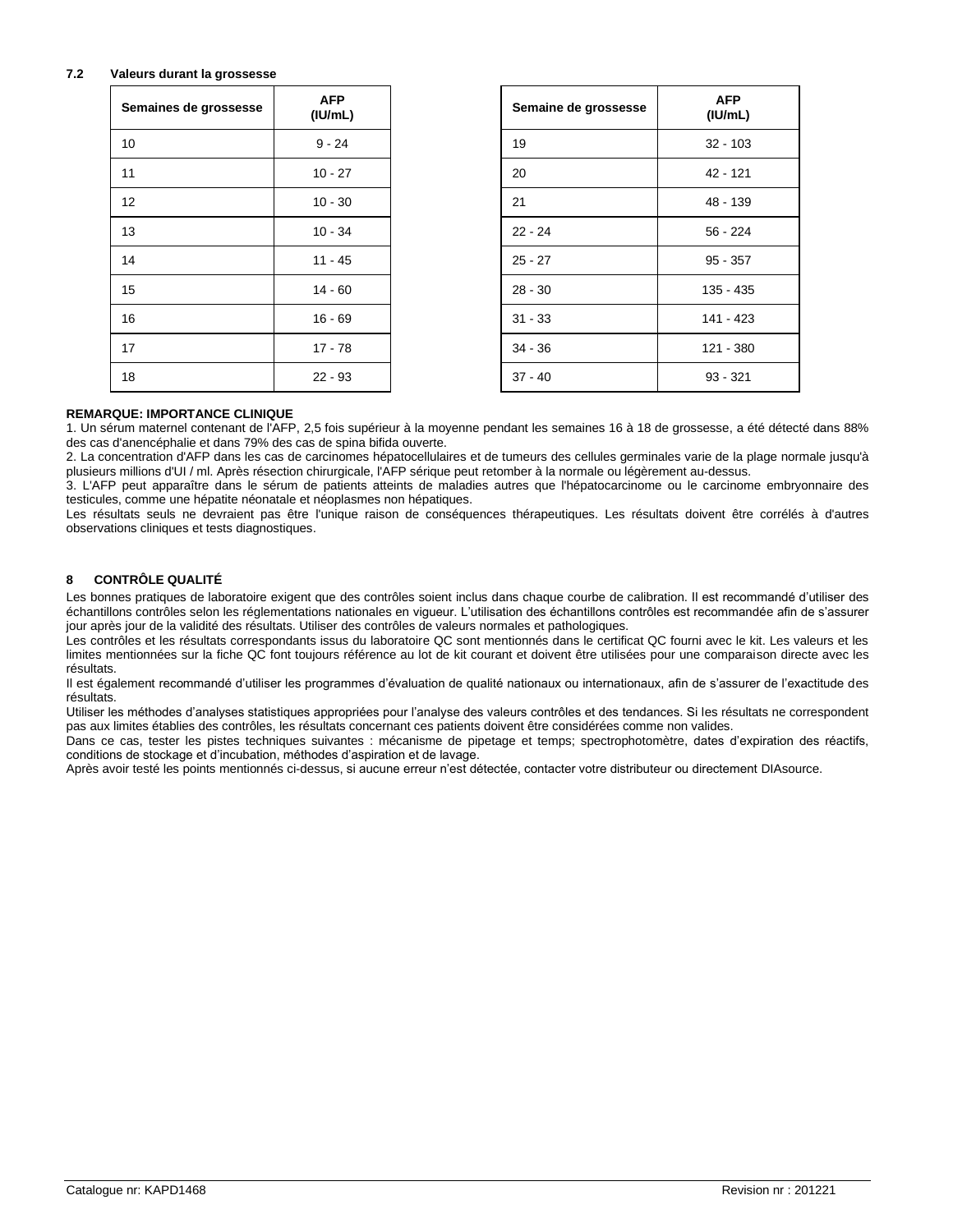## **9 CARACTÉRISTIQUES DU TEST**

## **9.1 Zone de mesure**

Les limites du dosage sont comprises entre 1,78 - 160 IU/mL.

## **9.2 Specificité des anticorps (reaction croisée)**

Voir le manuel d'utilisateur en version anglaise.

## **9.3 Sensibilité de l'analyse**

La sensibilité analytique a été calculée en ajoutant deux déviations Standard à la moyenne de vingt (20) réplicats du calibrateur 0 et a été mesurée à 1,78 UI/ml

## **9.4 Reproductibilité Intra et Inter-essais**

Voir le manuel d'utilisateur en version anglaise.

## **9.5 Recouvrement**

Voir le manuel d'utilisateur en version anglaise.

## **9.6 Linéarité**

Voir le manuel d'utilisateur en version anglaise.

## **10 LIMITES D'UTILISATION**

Des résultats fiables et reproductibles seront obtenus lorsque la procédure de test est effectuée avec une compréhension complète de la notice et en respectant les bonnes pratiques de laboratoire.

Toute utilisation impropre des échantillons ou toute modification du test peut influencer les résultats.

## **10.1 Substances parasites**

L'hémoglobine (jusqu'à 4 mg/mL), la bilirubine (jusqu'à 0,5 mg/mL) et les triglycérides (jusqu'à 30 mg/mL) n'ont aucune influence sur les résultats du dosage.

## **10.2 Drogues parasites**

Jusqu'à présent, nous ne connaissons aucune substance (drogues) capable d'influencer la mesure d'AFP dans un échantillon.

## **10.3 Effet de surdosage**

Jusqu' à 1600 IU/mL d'AFP, aucun effet de surdosage n'a été détecté avec ce test.

## **11 ASPECTS LÉGAUX**

## **11.1 Fiabilité des résultats**

Ce test doit être exactement utilisé selon les instructions d'utilisation du fabricant. De plus, les utilisateurs doivent strictement respecter les règles de la bonne pratique de laboratoire, ou autres lois nationales. Cela est spécialement le cas pour l'utilisation des réactifs contrôles. Pour chaque test, il est important d'inclure un nombre suffisant de contrôles, afin de pouvoir valider l'exactitude et la précision du test. Les résultats du test sont valides si et seulement si tous les contrôles sont compris dans les gammes de mesure mentionnées et si tous les autres paramètres du test sont également compris dans les instructions de ce test. En cas de doute ou d'inquiétude, contacter DIAsource.

## **11.2 Conséquences thérapeutiques**

Les suites thérapeutiques ne devront jamais être basées sur les résultats de laboratoire seuls, même si les tous les résultats du test sont en accord avec les points mentionnés dans le paragraphe 11.1. Tout résultat n'est qu'une partie du tableau clinique complet d'un patient. Les suites thérapeutiques peuvent découler des résultats de laboratoire si et seulement si ceux-ci sont en accord avec l'ensemble du tableau clinique du patient.

Le résultat du test en lui-même ne doit en aucun cas être le seul déterminant des suites thérapeutiques à suivre.

## **11.3 Responsabilité**

Toute modification du kit et / ou échange ou mélange d'un des composants de différents lots, d'un kit à un autre, pourrait affecter de façon négative les résultats attendus et la validité du test dans son ensemble. De telles modifications ou échanges invalident toute réclamation pour remplacement.

Toutes les réclamations soumises, relatives au paragraphe 11.2, et dues à une mauvaise interprétation des résultats de laboratoire de la part du client sont également invalides. Néanmoins, en cas de réclamation, la responsabilité du fabricant n'est pas de dépasser les limites de la valeur du kit. Tout dommage causé au kit lors de son transport n'est pas de la responsabilité du fabricant.